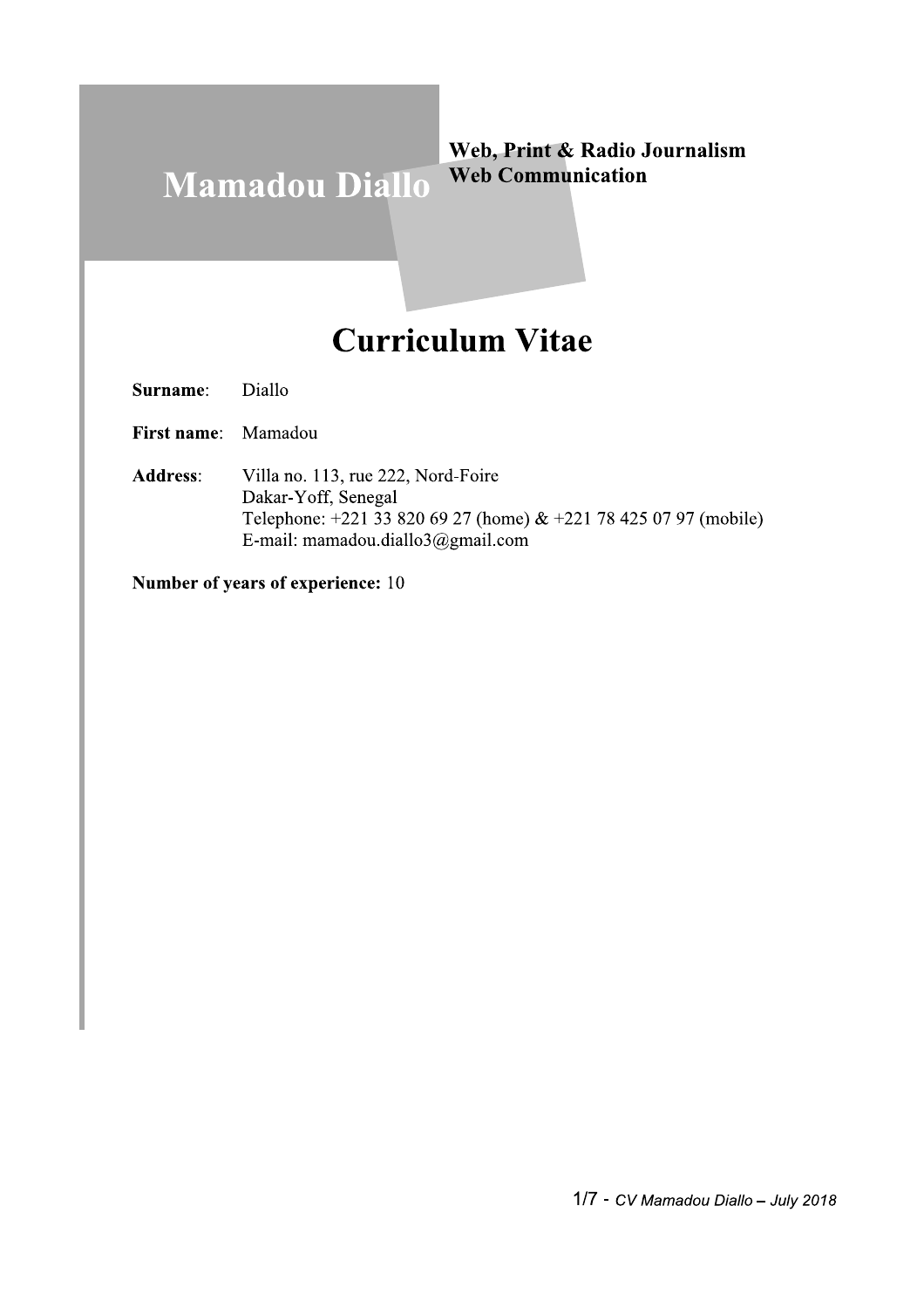| <b><i><u>ANDINAN</u></i></b> |
|------------------------------|
|                              |
|                              |
|                              |
|                              |
|                              |
|                              |
| $\sim$                       |
| į                            |

| Output                                                         | Academic paper<br>workshops<br>$\blacksquare$                                                                                                                                                                                | Written contributions to a publication and the upcoming exhibition at<br>Writing of a report based on those interviews and<br>Archive of recorded interviews<br>the Johann Jacobs Museum.<br>J.                                                                                                                                                                                                                                                                                                                                                                   | Translation from French to English and English to French<br>$\blacksquare$ |
|----------------------------------------------------------------|------------------------------------------------------------------------------------------------------------------------------------------------------------------------------------------------------------------------------|-------------------------------------------------------------------------------------------------------------------------------------------------------------------------------------------------------------------------------------------------------------------------------------------------------------------------------------------------------------------------------------------------------------------------------------------------------------------------------------------------------------------------------------------------------------------|----------------------------------------------------------------------------|
| Client/Employer                                                | laute École d'Art et de Design<br>F                                                                                                                                                                                          | https://johannjacobs.com/en/<br><b>Johann Jacobs Museum</b><br>Seefeldquai 17 8008 Zurich,<br>Switzerland<br>$+41(0)$ 44 388 61 90                                                                                                                                                                                                                                                                                                                                                                                                                                | entrum für Kunst und<br>N                                                  |
| Name and brief description of<br>project and tasks carried out | explore archives of late Jean Gabus<br>in order to shed light on Senegal's<br>group of researchers i'm tasked to<br>Working with an interdisciplinary<br>museological tradition and his<br>contribution to it.<br>Researcher | northern Côte d'Ivoire to learn what<br>which an exhibition and educational<br>workshops aimed at the children of<br>their communities. A report on that<br>research field trip is the basis upon<br>communities in south, central and<br>composed of a German curator, a<br>Moroccan illustrator, a Togolese<br>development, I visited five rural<br>With an interdisciplinary group,<br>educational challenges faced by<br>artist, an Ivorian sociologist of<br>the inhabitants think are the<br>those communities will be<br>Writer & Researcher<br>developed. | Consultant                                                                 |
| Country                                                        | Switzerland                                                                                                                                                                                                                  | Côte-d'Ivoire                                                                                                                                                                                                                                                                                                                                                                                                                                                                                                                                                     | Senegal                                                                    |
| $(from-to)$<br>Date                                            | December<br>2018                                                                                                                                                                                                             | June 2018                                                                                                                                                                                                                                                                                                                                                                                                                                                                                                                                                         | April 2018                                                                 |

2/7 - CV Mamadou Diallo - July 2018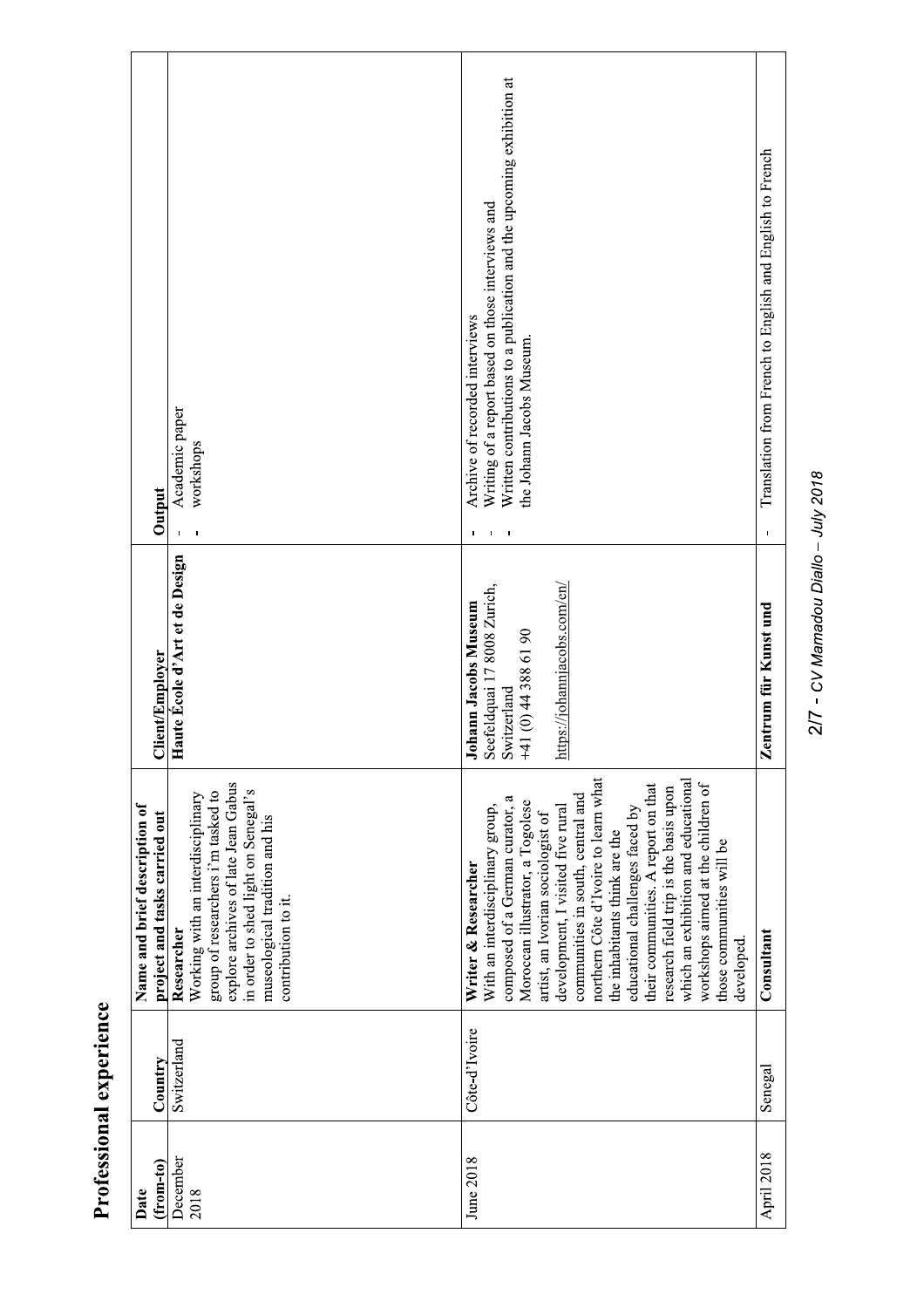| Facilitation of seminar with academics, engineers and artists working<br>Direction and production of a short documentary film<br>Moderation of a panel on digital imaginaries<br>Written contribution to an edited volume<br>on digital culture.                                                                                                                                                                                                                       | Coordination of a special Issue on Cheikh Anta Diop published in April<br>Research on the Panafrican Festivals of the 20 <sup>th</sup> century<br>Translations of articles from French to English<br>Publishing of three long pieces of my own<br>2018.                              | Communication at an academic conference<br>Writing of a research paper<br>Participatio in workshops<br>Recording of interviews                                                                                                                   |
|------------------------------------------------------------------------------------------------------------------------------------------------------------------------------------------------------------------------------------------------------------------------------------------------------------------------------------------------------------------------------------------------------------------------------------------------------------------------|--------------------------------------------------------------------------------------------------------------------------------------------------------------------------------------------------------------------------------------------------------------------------------------|--------------------------------------------------------------------------------------------------------------------------------------------------------------------------------------------------------------------------------------------------|
| Villa N°1695 Sicap Liberté II<br>ohannesburg, South Africa<br>⊦27 (0)11 717 1000<br>6135 Karlsruhe, Gernany<br>$-49(0)$ 721 - 8100 - 0<br>Jan Smuts Avenue<br><b>Nits Art Museum</b><br>Braamfontein 2000<br>$+221$ 33 868 53 09<br>orenzstraße 19<br><b>Kër Thiossane</b><br>Jakar Senegal<br>Medien                                                                                                                                                                  | loom 303, Pan African Market,<br>.O. Box 15117, Vlaeberg 8018<br>6 Long st, Cape Town<br>Chimurenga Chronic<br>$+27(21) - 4224168$                                                                                                                                                   | RCPL/Columbia University<br>80 Claremont Avenue<br>New York, NY 10027<br>Room 203, MC 9611<br>212-851-4145                                                                                                                                       |
| Johannesburg and Karlsruhe, on the<br>interviews with the participants but<br>technologies Marcus Rothenberg's<br>contemporary digital zeitgeist. My<br>direct a film on the project, which<br>project brings together academics<br>and artists to reflect, from Dakar,<br>research, the digital imaginaries<br>main task on the project was to<br>Born out of anthropologist of<br>also to moderate a panel and<br>led me to conduct a set of<br>translate materials. | As a member of the editorial team, I<br>writing long pieces of investigative<br>Writer & Contributing Editor<br>collaborators across the African<br>journalism or literary criticism.<br>regularly participate in online<br>continent and contribute with<br>editorial meetings with | subjectivity in Morocco, Mauritania<br>Daily life, historical memory and<br>public spaces is an international<br>oral history project looking into<br>experiences through the lens of<br>religious changes as lived<br>Researcher<br>and Senegal |
|                                                                                                                                                                                                                                                                                                                                                                                                                                                                        | South Africa                                                                                                                                                                                                                                                                         | USA                                                                                                                                                                                                                                              |
|                                                                                                                                                                                                                                                                                                                                                                                                                                                                        | Since April<br>2017                                                                                                                                                                                                                                                                  | Since January<br>2017                                                                                                                                                                                                                            |

3/7 - CV Mamadou Diallo - July 2018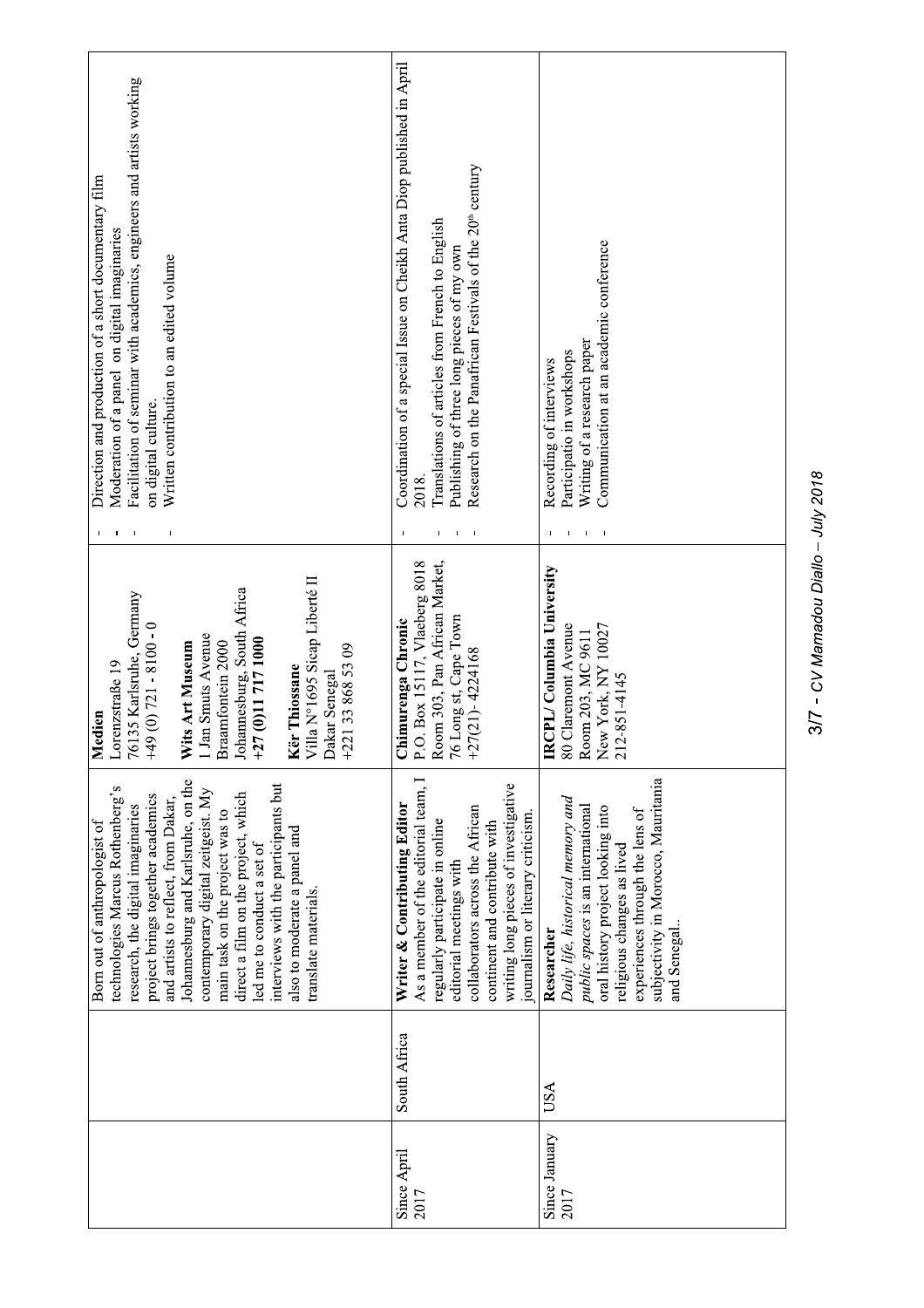| August 2015<br>January 2017        | Senegal       | Cabinet member in charge of the<br>cabinet, I was Dakar city's focal<br>point in the UNESCO Creative<br>As a member of the Mayor's<br>Creative City program<br>Cities Network.                                                                                                                                                                                                                                                                     | Hotel de Ville de Dakar, Allée<br>Delmas X Boulevard El Hadj<br>Djily Mbaye, Dakar<br>221338490909<br>City of Dakar<br>$+$                                           | elected officials, tech entrepreneurs and members of the creative sector.<br>Creation of a Municipal Label to support digital art projects during the<br>Organization at the city hall of seminars and events bringing together<br>Drafting of a five-year plan for the democratization of digital culture<br>Representation of the City at international meetings (Hangzhou,<br>Biennale of Contemporary Arts of Dakar<br>Ostersünd, Enghien-Les-Bains)<br>and creativity in the city.<br>$\pmb{\mathsf{I}}$ |
|------------------------------------|---------------|----------------------------------------------------------------------------------------------------------------------------------------------------------------------------------------------------------------------------------------------------------------------------------------------------------------------------------------------------------------------------------------------------------------------------------------------------|----------------------------------------------------------------------------------------------------------------------------------------------------------------------|---------------------------------------------------------------------------------------------------------------------------------------------------------------------------------------------------------------------------------------------------------------------------------------------------------------------------------------------------------------------------------------------------------------------------------------------------------------------------------------------------------------|
| August 2014<br>$-$ July 2015       | Senegal       | company. I also did web advertising<br>our clients and creative orientations<br>In this advertising agency, I was in<br>of the agency. Among other tasks,<br>implemented, using digital tools, a<br>charge of conducting studies upon<br>which rested strategic analysis for<br>sub-Saharan countries for a retail<br>yearly survey of customers in 11<br>sponsored posts on Facebook.<br>using Google adwords and<br>Information executive        | 95 rue du Faubourg Saint Martin<br>75010 Paris / FRANCE<br>+221 33 821 12 85<br>3 Aliée Robert Delmas<br>33 (0) 186 95 10 60<br>Dakar / SÉNÉGAL<br>Les Barbus<br>$+$ | Planning and implementation of yearly web communication plans for<br>Writing of reports on collected data and analysis of cultural trends in<br>Planning and implementation, for Batimat, of a customer experience<br>study in 11 sub-Saharan countries.<br>clients in the retail industry.<br>Senegalese society.<br>$\mathbf I$<br>$\blacksquare$                                                                                                                                                           |
| September<br>$2013 - July$<br>2014 | Côte d'Ivoire | publishing house, a comprehensive<br>extensively on the manuscripts and<br>publishing house specialized in art<br>music, was completed while I was<br>progress of editorial projects. The<br>conducted iconographic research.<br>books, I was responsible for the<br>As the coordinator of this small<br>history of modern Senegalese<br>most important project of the<br>management tasks, I worked<br>the coordinator. Aside from<br>Coordinator | Rue 10 X Rue de Kaolack,<br>Les Editions Vives Voix<br>221338490909<br>Point E, Dakar<br>$+$                                                                         | Rewriting and reorganizing of manuscripts<br>Evaluation of new editorial projects<br>Coordination of editorial team<br>Research                                                                                                                                                                                                                                                                                                                                                                               |
|                                    |               |                                                                                                                                                                                                                                                                                                                                                                                                                                                    |                                                                                                                                                                      |                                                                                                                                                                                                                                                                                                                                                                                                                                                                                                               |

4/7 - CV Mamadou Diallo - July 2018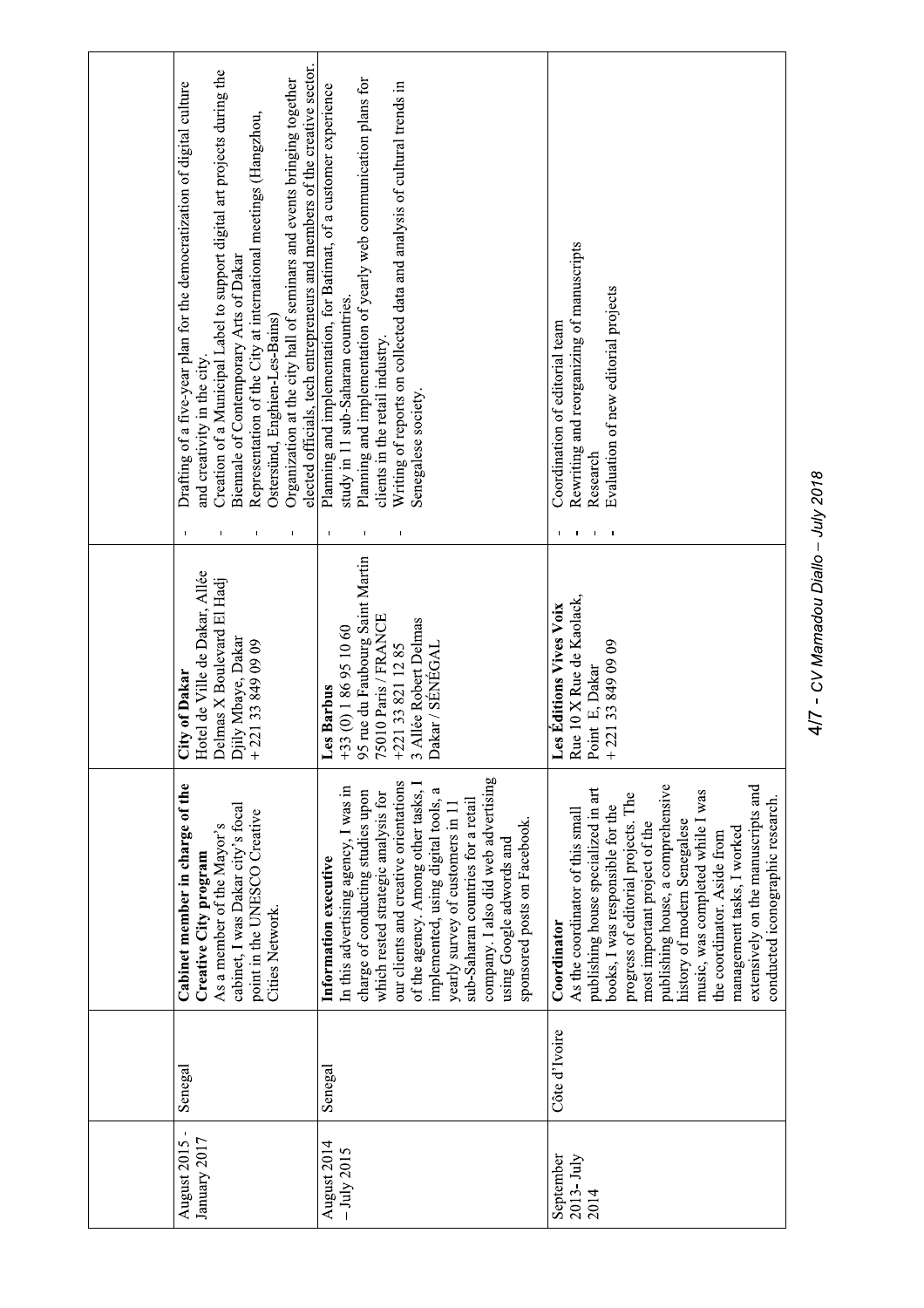| Conducting of two newspapers reports in South Africa<br>Writing of more than 20 articles                                                                                                                                                                                                      | Writing of long form pieces for each issue of the magazine.<br>Interviews with Senegalese political figures.<br>Writing of reviews, mostly books.                                                                           | Production and co-hosting of an hour long radio show for 2 years.                                                                                                                                                  |
|-----------------------------------------------------------------------------------------------------------------------------------------------------------------------------------------------------------------------------------------------------------------------------------------------|-----------------------------------------------------------------------------------------------------------------------------------------------------------------------------------------------------------------------------|--------------------------------------------------------------------------------------------------------------------------------------------------------------------------------------------------------------------|
| Liberté 6 extension. Immeuble<br>105, Dakar, Senegal<br>+221 77698 42 46<br>Decliccar                                                                                                                                                                                                         | Senghor x Felix Faure n°14<br>Intelligences Magazine<br>Avenue Léopold Sédar<br>$+221338211444$                                                                                                                             | 701 Avenue Centrale - Domaine<br>38400 Saint Martin d'Hères<br>Radio Campus Grenoble<br>Tél: 04 56 52 85 20<br>Bâtiment EVE<br>niversitaire<br>cedex                                                               |
| aspects or actors of the automotive<br>articles and analyses on specific<br>continent. I also regularly wrote<br>creative profiles of Senegalese<br>As a regular contributor to the<br>publication I wrote long form<br>industry in Senegal and the<br>Freelance journalist<br>personalities. | based monthly magazine, I reported<br>As a junior journalist in this Dakar<br>political life. Some of the articles<br>I've published were reviews of<br>and wrote mostly on national<br>cultural productions.<br>Journalist | For two years, while pursuing my<br>studies in Grenoble, i ran a radio<br>show every Wednesday at 10pm.<br>The show was an exploration of<br>Caribbean societies and history<br>through their music.<br>Radio Host |
| Senegal                                                                                                                                                                                                                                                                                       | Senegal                                                                                                                                                                                                                     | France                                                                                                                                                                                                             |
| August 2012<br>$-November$<br>2015                                                                                                                                                                                                                                                            | October2010<br>July 2012                                                                                                                                                                                                    | August 2010<br>April 2008 -                                                                                                                                                                                        |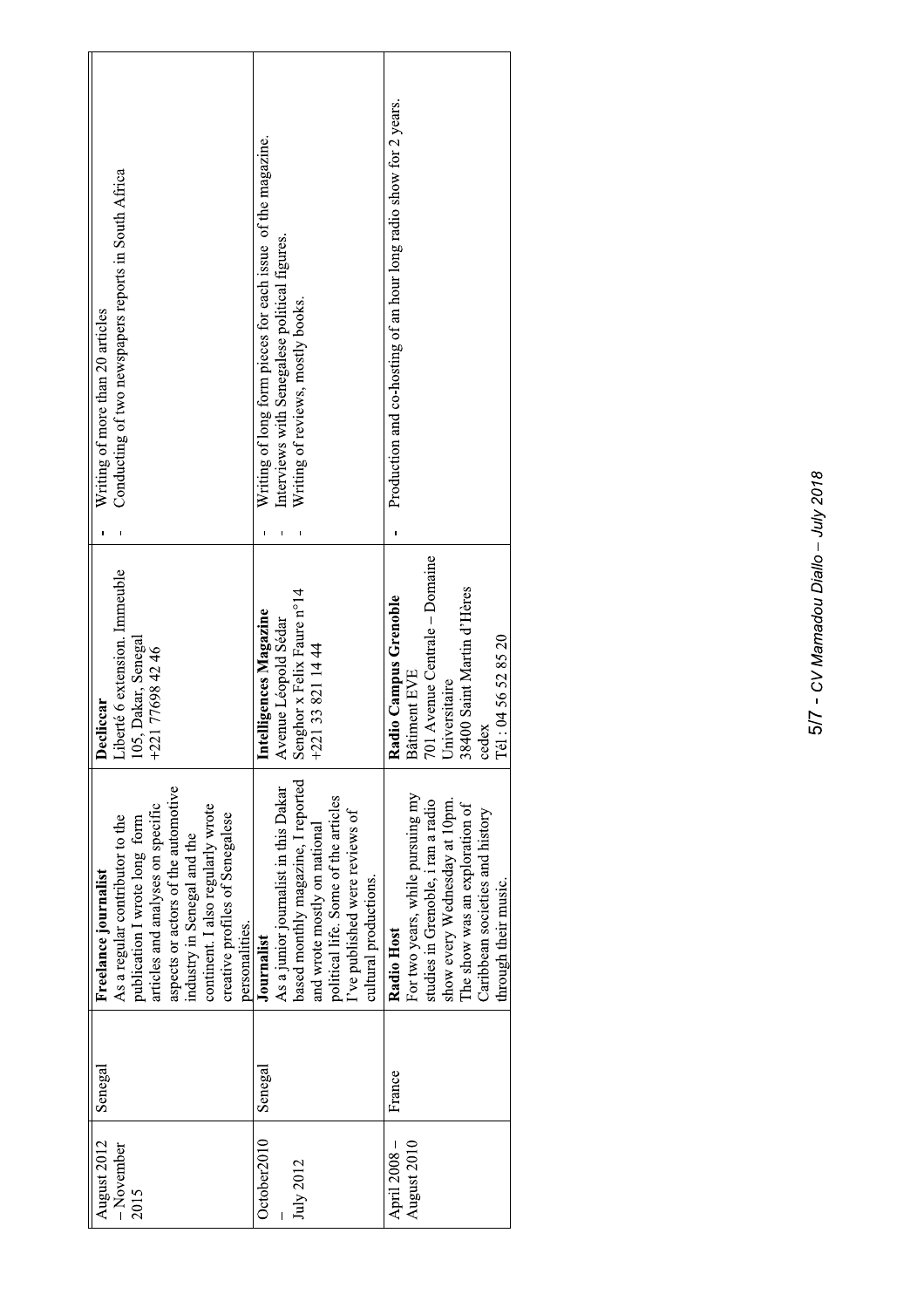# **Education and Qualifications**

| Date (from-to): | <b>Name of Institution</b>      | Degree(s) or Diploma(s)<br>obtained: |
|-----------------|---------------------------------|--------------------------------------|
| $2019$ -ongoing | Columbia University             | PHD (ongoing)                        |
| 2007/2010       | Université Pierre Mendès France | <b>Bachelor</b> in History           |

## **Languages**

- Wolof (Mother tongue) (reading and writing good, speaking good)
- French (reading, writing and speaking excellent)
- English (reading and writing good, speaking good)

# **Computer skills**

Digital savvy, I have a good command of the Microsoft Office Suite, Wordpress and knowledge of social network tools.

## **Work Focus/Areas of Expertise**

- Journalism
- Research in the humanities
- Video direction and editing
- Publishing
- Web advertisement and communication
- Cultural policy

### **Country experience**

| Country       | Date (from-to)                                |
|---------------|-----------------------------------------------|
| Senegal       | County of Citizenship and permanent residence |
| Liberia       | 1985-1988                                     |
| Côte d'Ivoire | 1988-2000                                     |
| France        | 2005-2010                                     |
| Germany       | One short stay1988                            |
| South-Africa  | Many short stays since 2014                   |
| Sweden        | One short stay                                |
| China         | One short stay                                |
| Nigeria       | One short stay                                |
| Gambia        | 2008-2015 short stays                         |

#### Selection of publications, papers presented at seminars

- Diallo, Mamadou, Murid Millenials In Their Own Words, Life History and Mémographie Conference, LASPAD&IRCPL, Dakar, december 2018
- Diallo, Mamadou, Non alignment as a path of invention, in Digital Imaginaries Africas in Production, Zentrum für Kunst und Media, November 2018
- Diallo, Mamadou & Wendell.H.Marsh, Rememory, Islam & The Black Archive, Black Archives and Intellectual Histories Seminar Series, University of Cape Town, October 2018
- Diallo, Mamadou, Cultures digitales et concept de l'art à l'heure du cyberspace, Festival Afropolitain